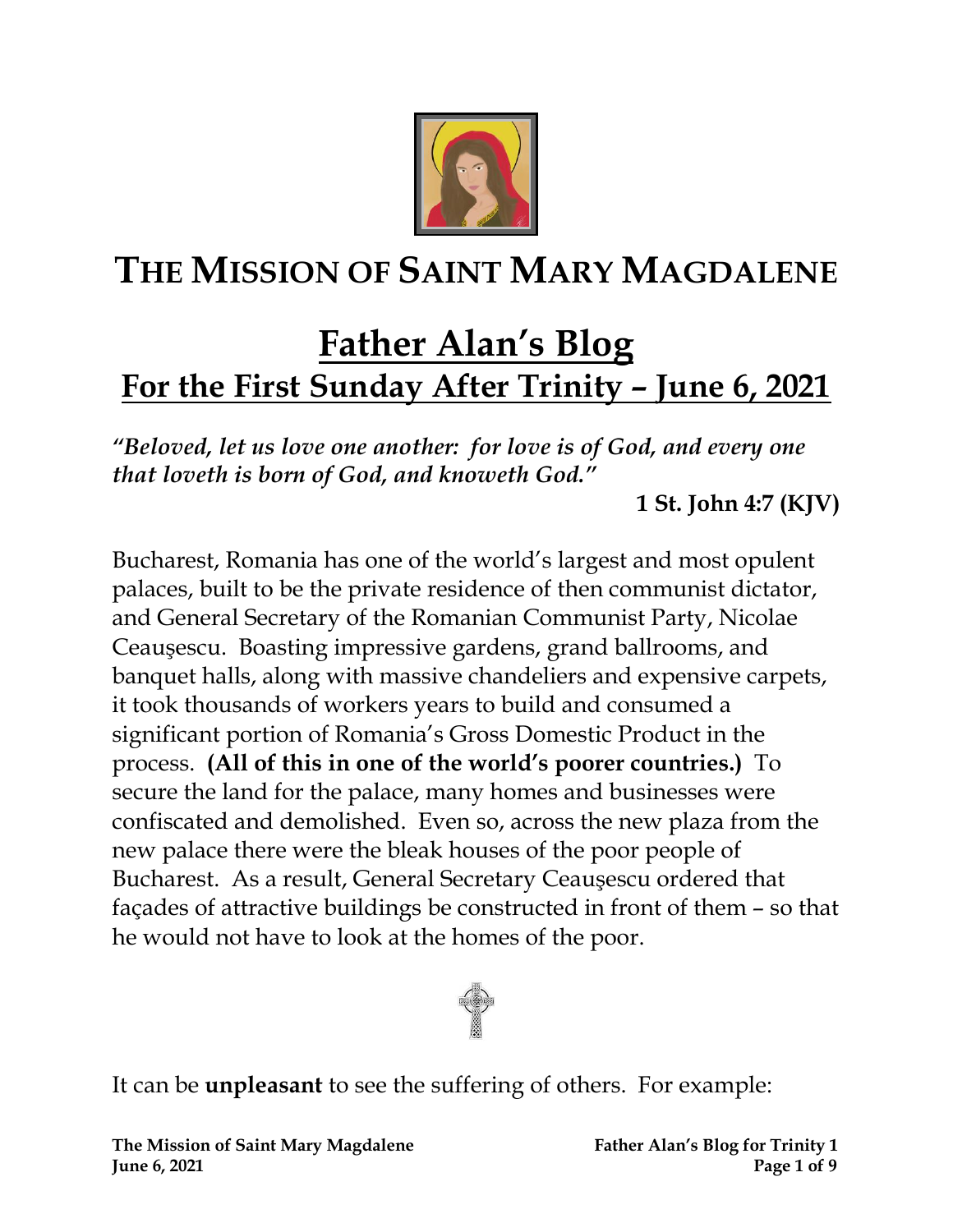- **when we are healthy, we may prefer not to look at those who are sick;**
- **when we are young, we may want to avoid those who are old;**
- **when we are rich, we may choose to steer clear of those who are poor;**
- **when we are comfortable, we may not like to be around those who are in pain; and**
- **when we are of a particular skin colour and privilege, we may not like to even think about those who are not.**

Indeed, "out of sight out of mind" seems to be the "go-to strategy" for those trying to avoid the **unpleasantness** of seeing too much (or any) suffering. Even so, Trinity season encourages us to consider how we might grow in holiness and to live out our Christian lives daily in as practical a fashion as possible, given the constant challenges that we face from "the world, the flesh, and the devil." Bearing this in mind, the theme for today, "The First Sunday after Trinity," is "Love of God and Love of Man."

In today's Epistle Lesson (1 St. John 4:7-21), St. John tells us that God's own love for humankind is the both the basis and the means of all love we offer back to Him. In other words, we are only able to love God **because He loved us first**. Moreover, we demonstrate this true love of (and for) God through deeds of kindness to our fellow human beings. To accomplish this, not only must we be born again of the Spirit (as we heard Jesus inform Nicodemus in last week's Gospel Lesson from St. John 3:1-15), we must allow that same Holy Spirit to work within us throughout our entire earthly lives.

To this end, a friend of mine – who happened to be an Augustinian friar – once told me:

*"The Holy Spirit is a gentleman; He won't come in until He's invited."*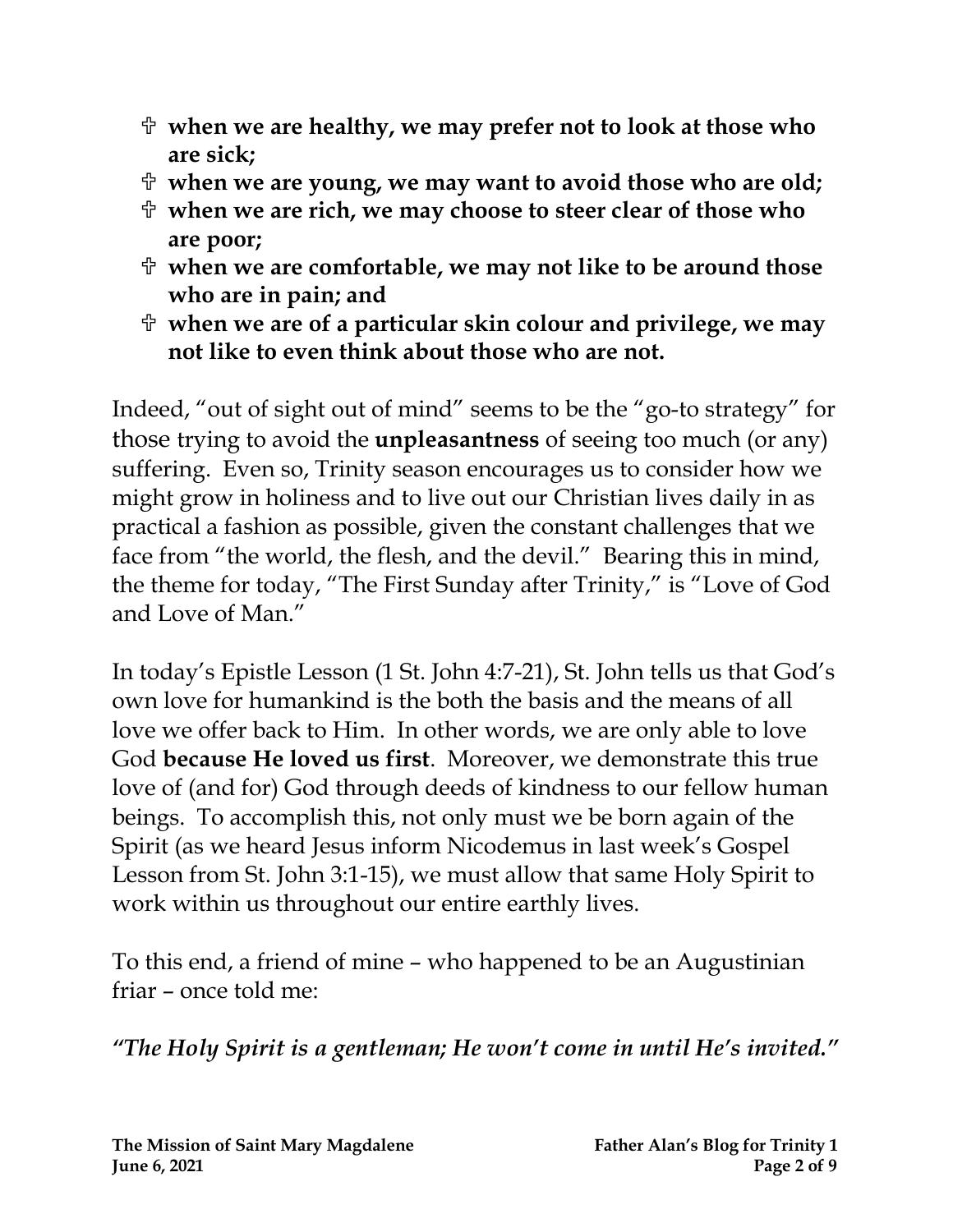Indeed, there's a most beautiful and telling painting by William Holman Hunt called, "The Light of the World" which depicts our Lord Jesus Christ holding a lantern and standing outside a door. It is the artist's interpretation of a single verse of Holy Scripture (namely, Revelation 3:20a) which reads:

### *"Behold, I stand at the door and knock."*

Upon closer inspection of the painting, one can see that the door has no knob **– meaning that it can only be open from the INSIDE**. The point is this: we alone make the choice to open the doors of our hearts and willingly allow Jesus Christ, through His Holy Spirit, to dwell fully and lovingly within us. St. John (in 4:10a of his First General Epistle, that is, today's Epistle Lesson) makes it abundantly clear that God is the source of all such love when he writes:

### *"Herein is love, not that we loved God, but that he loved us..."*

This truth is echoed in our Collect for today in which we admit that:

### *"…through the weakness of our mortal nature we can do no good thing without thee…"*

But here's the kicker: with God's unfathomable love (which was shown to us in and through Jesus Christ) dwelling in our hearts, all things are possible and so we continue to pray in our Collect:

### *"…grant us the help of thy grace…"*

for it is only when we receive the grace and the love of God, that we are truly able to love one another.

Conversely, today's Gospel Lesson (St. Luke 16:19-31) speaks of the inevitable consequence of rejecting God's Love and of ignoring the plight of our fellow humans. Jesus tells a story – a very pointed, and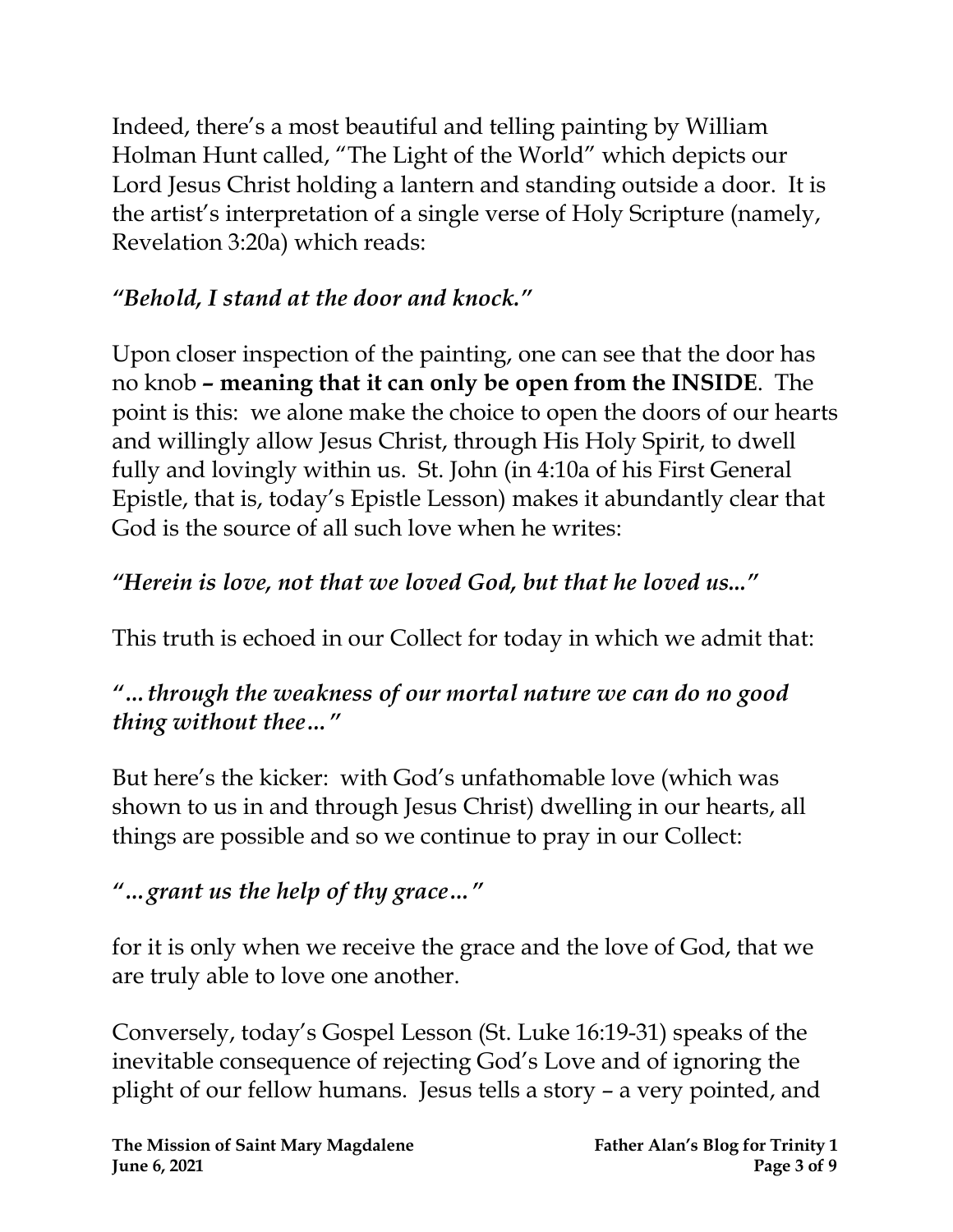powerful, and **uncomfortable** story. The story is a parable not history (in other words, Jesus made up the story in order to teach His listeners important spiritual truths). This is only one of many parables that Jesus taught but it is different from all the rest because this is the only parable in which Jesus uses **a person's name**. Somehow, it makes the plight of the poor sick man more personal because Jesus gives him a name. Jesus intentionally starts His parable (in verse 19) as follows:

### *"There was a rich man who was dressed in purple and fine linen and lived in luxury everyday."*

Although the rich man had it all, Jesus does not mention him by name, which is a curiosity all by itself because usually in life we know the names of the rich but not the names of the poor. For instance:

# **Who are the** *richest* **people in North America?**

### **Who are the** *poorest* **people in North America?**

In Jesus' story the poor man is known **by name** ("Lazarus"), while the rich man is known only **by wealth**. It is, to say the least, an interesting **contrast** that Jesus establishes from the very outset of His story.

In any event, the rich man, we are told, wore very expensive clothes. (Purple and fine linen were so costly that it would have taken a year or more of the average worker's wages to buy **just one outfit**.) The wealthy man in Jesus' parable did not dress for modesty, or for comfort, no – he deliberately dressed **to look rich**. You might say that his wardrobe fit today's description of "conspicuous consumption." Furthermore, Jesus' assertion that the man "lived in luxury every day" more literally means that he "feasted daily." (Try to imagine a gourmet smorgasbord with the most exotic food available – **as a daily routine**.) Without a doubt, this man was extremely wealthy, and he lived the lifestyle of the "rich and famous."

It is important to note that Jesus does not criticize the man's wealth; in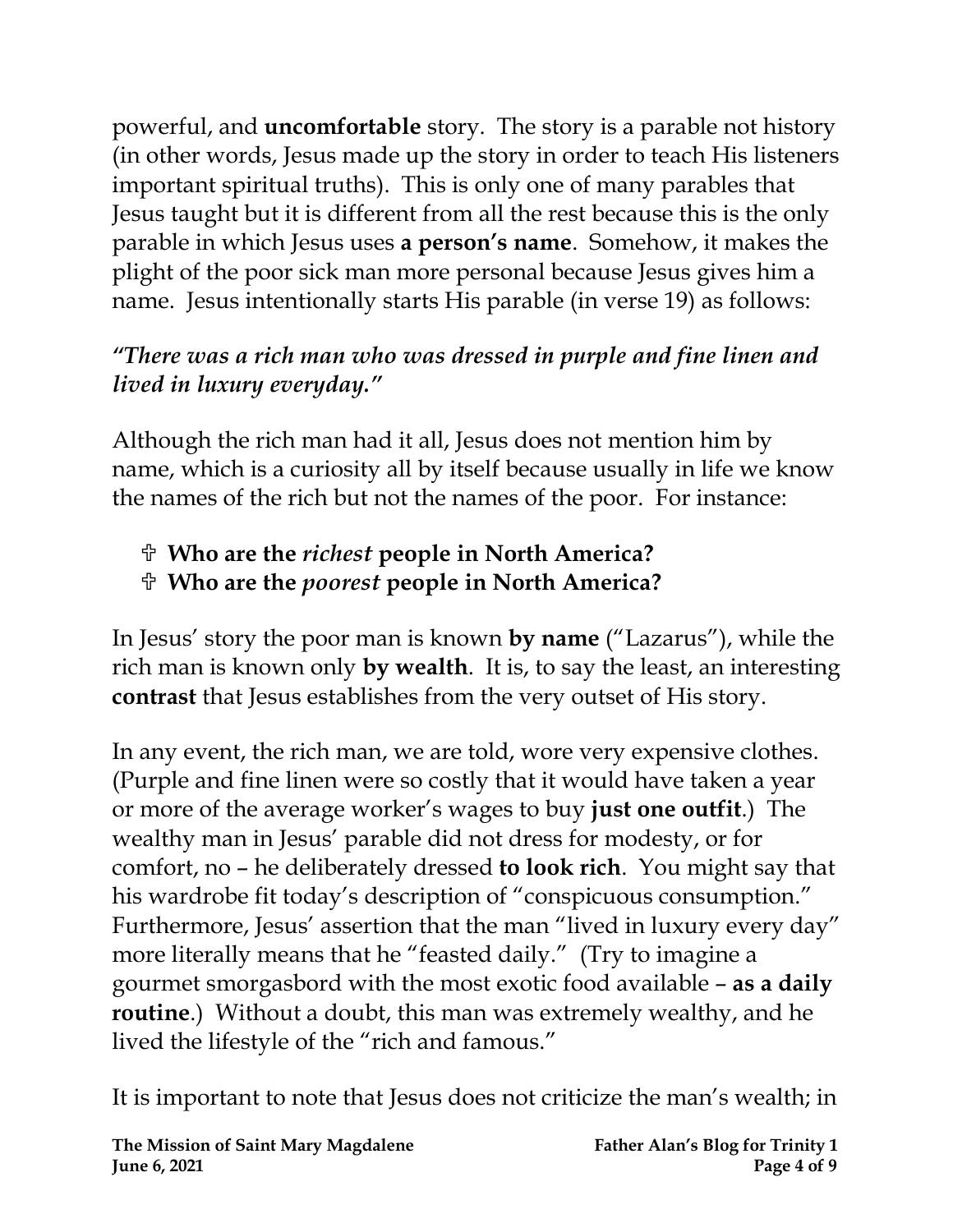fact, Jesus does not condemn his lifestyle at all. Now, Jesus **could** have (some might say that Jesus **should** have) but that was not the point Jesus was trying to make; rather, it had to do with the rich man's relationship (or lack thereof) to the poor man, Lazarus. At any rate, Jesus continues His account in verses 20-21:

### *"At his gate was laid a beggar named Lazarus, covered with sores and longing to eat what fell from the rich man's table. Even the dogs came and licked his sores."*

Jesus offers no explanation why one man was so rich and comfortable while the other was so poor and miserable. The reason why does not seem to matter to Jesus – according to His story, **it is just the way things were**. Perhaps, Jesus does not say why because He is more concerned about **what we do** than **how it happened**. No doubt, that is why Jesus gives the beggar the name "Lazarus," the Latin form of the Hebrew name "Eleazer" which means "God is my help" because that is what God does best – HE HELPS. Now, granted, there were probably many days when Lazarus did not think that God was all that helpful. For as we heard, he was sick, and covered with sores, and even the dogs took pity on him and licked his sores. Seriously – could anything sound more pathetic or, perhaps, more disgusting?!? In reality, though, the dogs would have promoted healing by licking Lazarus' wounds, because dog saliva contains an antibacterial enzyme called "lysozyme." In addition, stimulating the skin around Lazarus' wounds through licking would increase healing blood flow to the affected area. (How often, say, do we see dogs licking their own wounds to ease the pain and to encourage healing?) Thus, Jesus' very grim and most telling point is this: **by licking Lazarus' wounds, these dogs were the only ones on God's Earth who showed him any compassion.**

Moreover, Jesus relates (in verse 21a) that homeless, helpless, and hungry Lazarus longed for the scraps which fell from the rich man's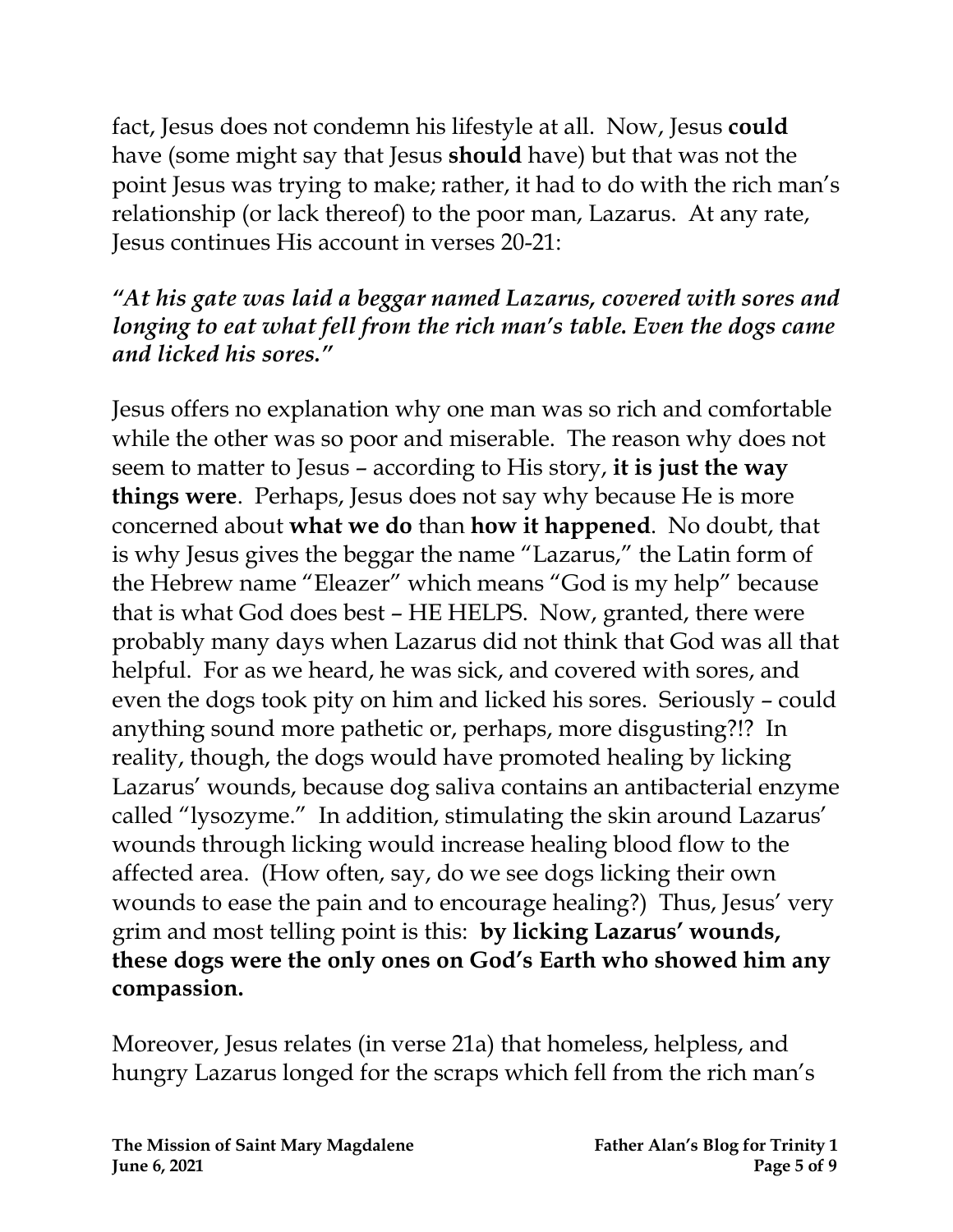table. (In those days, people did not eat with knives and forks; rather, people ate with their fingers. Consequently, the ultra-rich used pieces of bread to wipe their hands during and after eating. And then, **they just threw the bread on the floor**. Such were the scraps that Lazarus hoped to retrieve and eat.)

It is a pathetic portrait of **extremes**: the richest and the poorest, the heights of luxury and the depths of misery. Now, the sin of the rich man was not that he was rich. He did not **withhold** food from Lazarus. He did not **chase** Lazarus away from his gate. He did not **make** Lazarus' life more miserable. He did not **cause** Lazarus to be poor or sick in the first place. The rich man did nothing **wrong.** But that is the whole point: **He did NOTHING**. His sin was that **he did not care**. If the rich man were here today, he would probably not know any poor people personally. Oh, he might observe that the poor all seem to have cell phones, and cigarettes, and regular government handouts, so they must be doing "just fine." But he would not be at all concerned that they have substandard housing, unpotable drinking water, poor diets, and cannot get jobs that pay a fair wage. He would not care that groceries are more expensive in the poorest parts of our city or in our country's north, or that neither Native reserve schools nor Native reserve healthcare clinics ever have enough money or supplies. He would not be **against** the poor. He just would not **think about them**. He just would not **notice**. He just would not **care**. And so, he would do **nothing**.

The second scene to Jesus' story unfolds in verses 22-31. Both men have died. (Death comes equally to the poor and to the rich, as sooner or later we all physically die.) In Jesus' parable, the afterlife is divided into two parts: one part is **hell**, the place of "torment" **for the unrighteous**; and the other part is **paradise** the place of "pleasure" **for the righteous**. And Jesus tells His listeners that after death – that is, in the afterlife – the roles are reversed. The rich man who once lived in luxury is now in misery. He is now poor and pathetic. He is now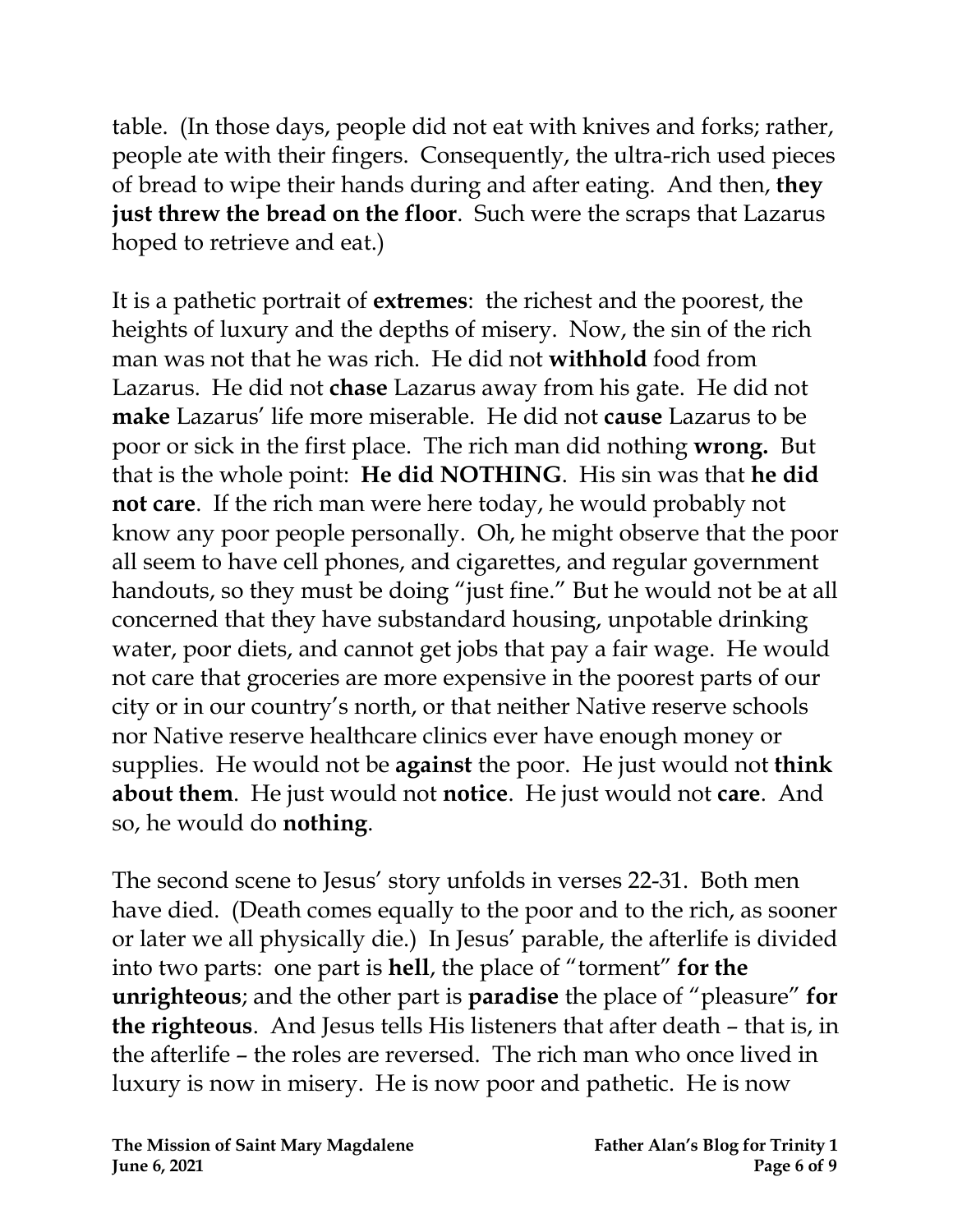tormented and in constant misery. He yearns for a drop of water from Lazarus' finger to cool his tongue and to ease his pain, even if it is only for a second or two. The once-rich man sees everything differently now **(as he now knows Lazarus by name, for instance)**. He now wants a connection to the man whom he did not even notice when he was alive on Earth but who is now clutched to Abraham's bosom. Yet, Jesus continues (in verse 25), that Abraham – the father of the Jewish people, and, by extension, the father of all faithful people on Earth – informs the once-rich man that it is **too late**:

### **Lazarus cannot help him,**

### **Because their eternal destinies were fixed the moment they died.**

Perhaps finally "seeing the light," the once-rich man then makes a second request (in verses 27-28) – not for himself, mind you, but, rather, for his five brothers still living in their father's home on Earth:

### *"Then I beg you, father, send Lazarus to my family, for I have five brothers. Let him warn them, so that they will not also come to this place of torment."*

Regardless, Abraham points out (in verse 29a) that they have been given all the warnings they need in:

### *"…Moses and the Prophets…"*

(that is, the Old Testament Scriptures).

Finally, to top it all off, Abraham intimates to the once-rich man (in verse 31) that if, somehow, someone could rise from the dead and be sent back to warn people, they would still not pay attention to anything he said – because for those who are truly hard-hearted, **resurrection means NOTHING**.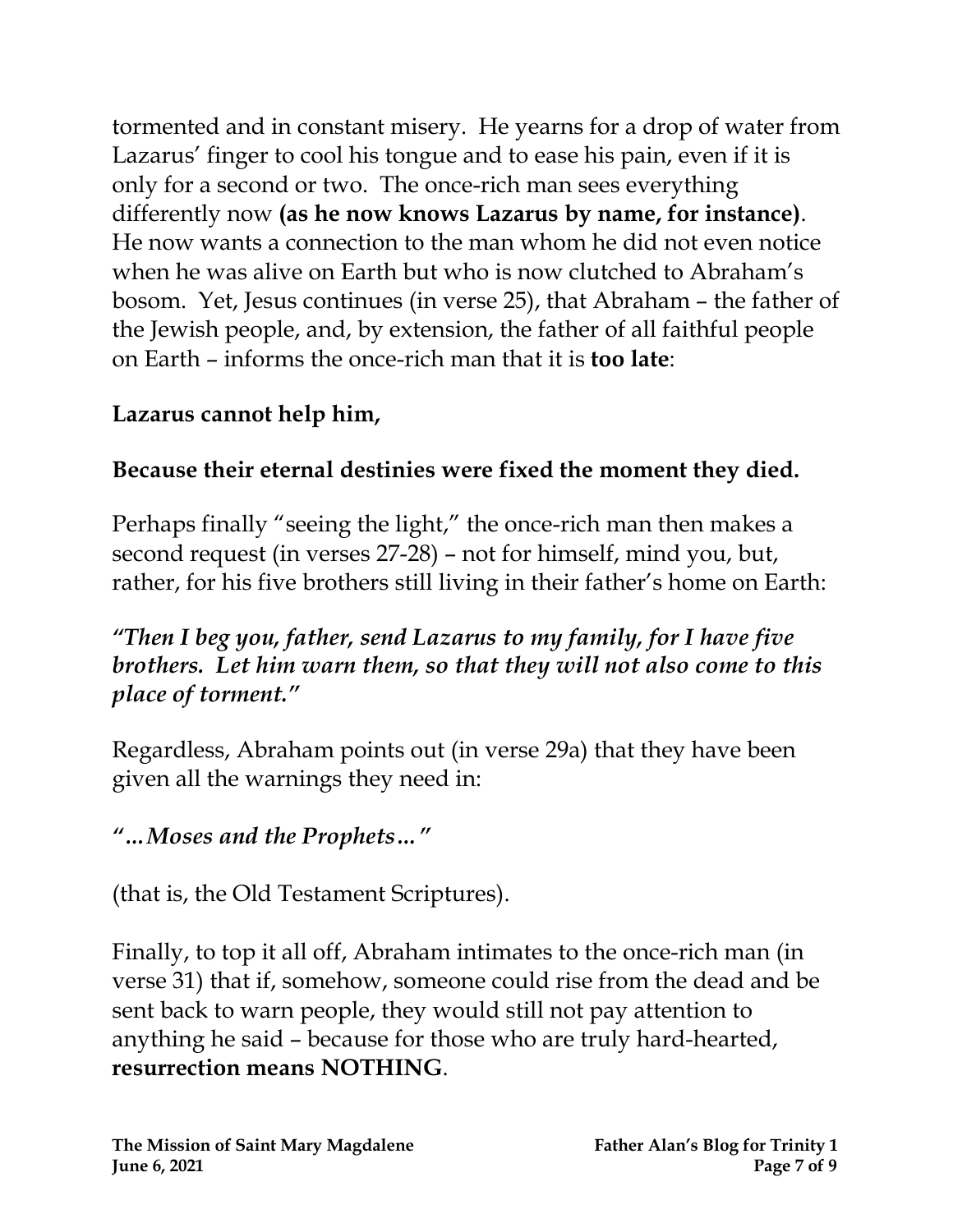In sharpest contrast, Lazarus who once was poor, is now "rich" (in terms of what the eternal afterlife has to offer). To be sure, he is now far better off and there is no way that he would ever want – **for ANY reason** – to return to the miserable life he once knew on Earth.

Indeed, Lazarus who once was sick now is well.

Lazarus who once lived in misery now lives in luxury.

And Lazarus, "Eleazar," "God is my Help," who once had only dogs for friends, is now the friend of Father Abraham.

When we read this parable, I hope it is easy to see that in many ways each of us is the rich man. We have all been given so much and, at times, it becomes all-too easy for us to ignore those who have so little. Truly, there are many lessons here for us to "mark, learn, and inwardly digest." Yet, these four, in particular, came readily to mind this past week:

- **Have personal concern for others who are poor, sick, miserable, and needy.**
- **Love your neighbour know HIS name, see HER need, help THEM out.**
- **Today connects to eternity; our eternal destiny depends on the choices we freely make in this life.**
- **We have all been given adequate warning – God has already told us in the Bible everything we need to know about how to live today and how to prepare for eternity.**

In other words, then:

*"Beloved, let us love one another: for love is of God, and every one that loveth is born of God, and knoweth God."*